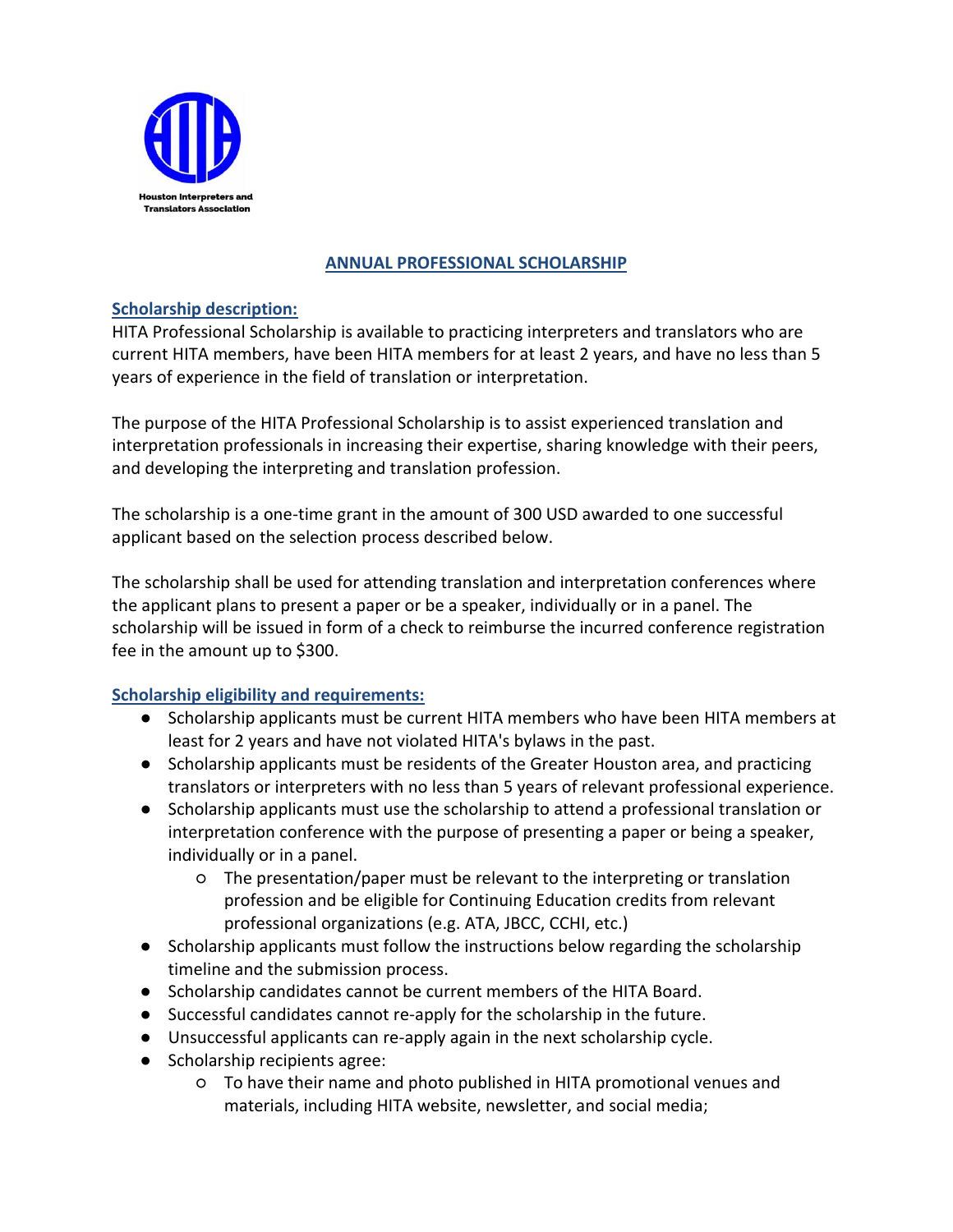- To acknowledge HITA and the sponsorship in their presentation material and speaker bios (with verbiage and logo agreed with the HITA Board), distribute HITA's promotional material, and promote HITA membership to the conference attendees;
- To submit an article about the conference and presentation to the HITA Board for publication in HITA promotional venues and materials, including HITA website, newsletter, and social media.

### **Scholarship timeline:**

Application submission: June  $1 -$  July 15 Selection process: July 15 - August 14 Award announcement: August 15

### **How to submit this application:**

- 1. Make sure to answer all questions, check all relevant boxes, and complete all sections, then save this file with a name that includes your last name. For example: Jane\_Smith\_2019 HITA Professional Scholarship.pdf Incomplete applications will not be reviewed.
- 2. Only one application per person is allowed within a scholarship cycle.
- 3. Submit your application and your CV electronically via **email to [scholarship@hitagroup.org](mailto:scholarship@hitagroup.org)**
- 4. Applications received after the stated deadline will not be reviewed.

## **Selection process:**

- The HITA Board of Directors reviews *complete* applications submitted within the announced deadline.
- Applicants must meet the eligibility criteria listed above.
- Applicants must agree to all terms of Section 2 of the application (check all boxes and sign).
- HITA Board may contact finalists for an over-the-phone/teleconferencing interview as part of the selection process.
- HITA awards scholarships based on funds availability which is subject to change.
- HITA reserves the right to suspend, amend, or discontinue scholarship awards at any time and without notice.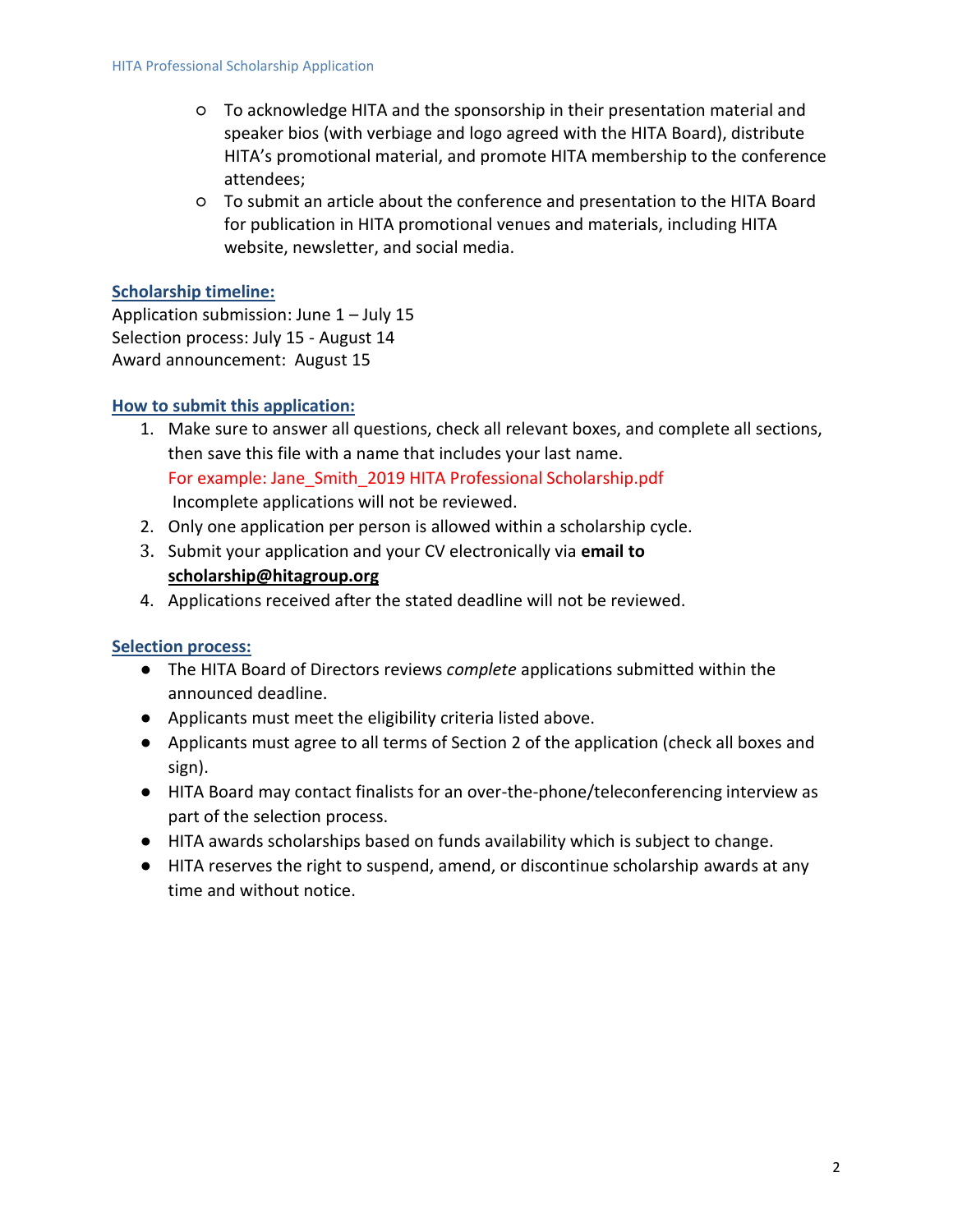#### **SECTION 1 – Personal Information**

**Privacy Statement:** HITA will not display or release any addresses, telephone numbers, or email addresses provided in this application.

| 1. Applicant's name:                                                             |          |  |
|----------------------------------------------------------------------------------|----------|--|
|                                                                                  |          |  |
|                                                                                  |          |  |
|                                                                                  |          |  |
| 2. Main contact information:                                                     |          |  |
| Please specify: home                                                             | business |  |
| Applicant's main email address for contact by HITA: ____________________________ |          |  |
|                                                                                  |          |  |
|                                                                                  |          |  |
|                                                                                  |          |  |
|                                                                                  |          |  |

**3. Applicant's language pair of interpreting or translating**:

**4. Years of experience in translation and interpreting:**

**5. Specialization(s):**

**6. Certification, education, and other credentials:**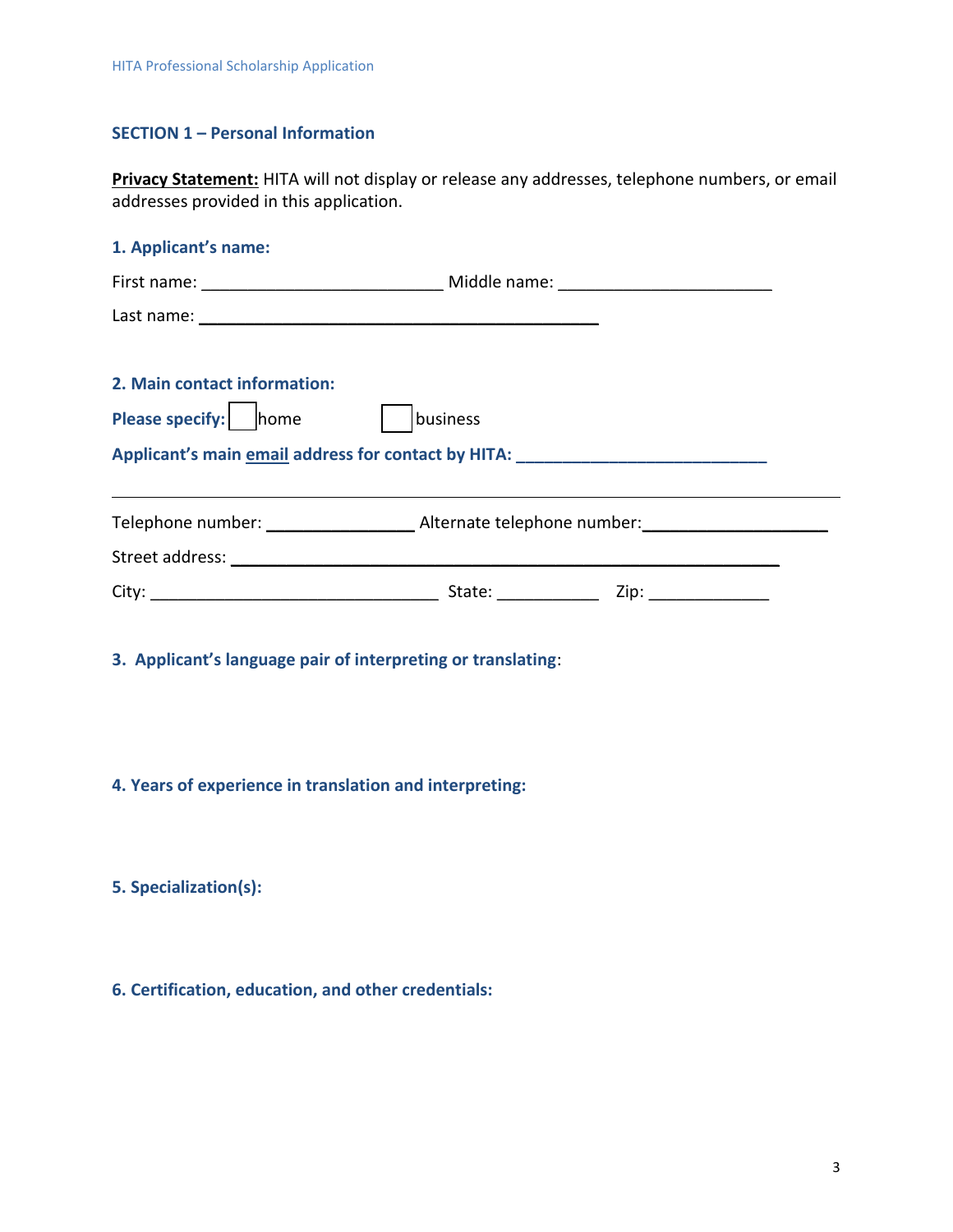#### **SECTION 2 – Statements of Eligibility and Release of Liability**

#### **Please check all boxes to indicate your agreement and acceptance of terms and sign.**

attest and confirm that I am eligible to participate in the HITA Professional Scholarship program as described in the section "Scholarship eligibility and requirements".

I attest and confirm that the information in Section 1 is true.

I understand that a HITA representative may contact me for an over-the-phone interview in connection with this application as part of the selection process. I agree to be available for such an interview within 3 business days of the notification by HITA via email.

I agree to be bound by the decisions of HITA, which shall be final and binding in all respects. HITA awards the scholarship at its sole discretion and may disqualify any applicant.

agree and consent to the use of my name and likeness/photograph in connection with any publicity, advertising, and promotional activities related to scholarship.

If I am awarded a scholarship, I agree to be available for promotional activities (such as an over-the-phone, in-person or video interview, providing my photo in a digital format, etc.) scheduled at mutual convenience within 30 days of the date of award.

☐ I agree that if I am awarded a scholarship, I will attend a professional translation or interpretation conference and present HITA with proof of my attendance as a speaker in form of conference registration details, registration receipt, presentation materials, and pictures.

I acknowledge and understand that HITA awards the scholarship only if necessary funds are available. HITA reserves the right to cancel the scholarship at any time.

I agree to indemnify and hold harmless any and all directors, officers, and representatives of HITA from any and all liability arising in connection with this application and scholarship award.

☐ **I certify that all of the information that I have provided in connection with this application is accurate and complete to the best of my knowledge and ability. I certify that I am the author of the Letter of Interest included in this application.** 

**I acknowledge that I have read all of the above statements in Section 2 and know and understand their contents.**

**Signature: \_\_\_\_\_\_\_\_\_\_\_\_\_\_\_\_\_\_\_\_\_\_\_\_\_\_\_\_\_\_\_\_\_ Date: \_\_\_\_\_\_\_\_\_\_\_\_\_\_\_\_**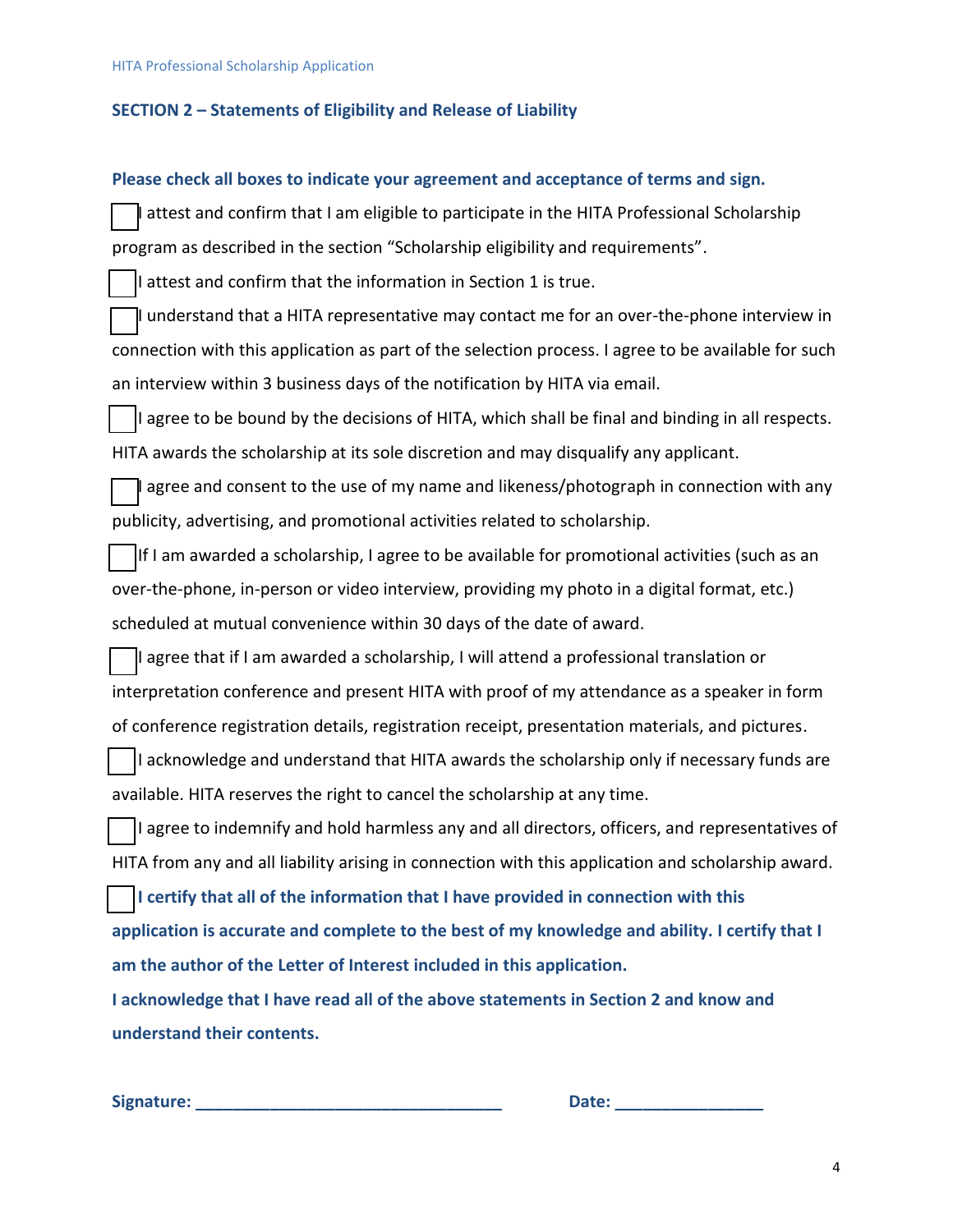## **SECTION 3 – Letter of Interest**

Your Letter of Interest (250-400 words maximum) should state your proposal and answer the following questions:

- Which conference do you plan to attend as a speaker and why?
- What is the topic and the purpose of your presentation?
- What makes you qualified to present on this topic?
- Will your presentation be eligible for Continuing Education credits by relevant professional organizations? If so, please list the organizations.